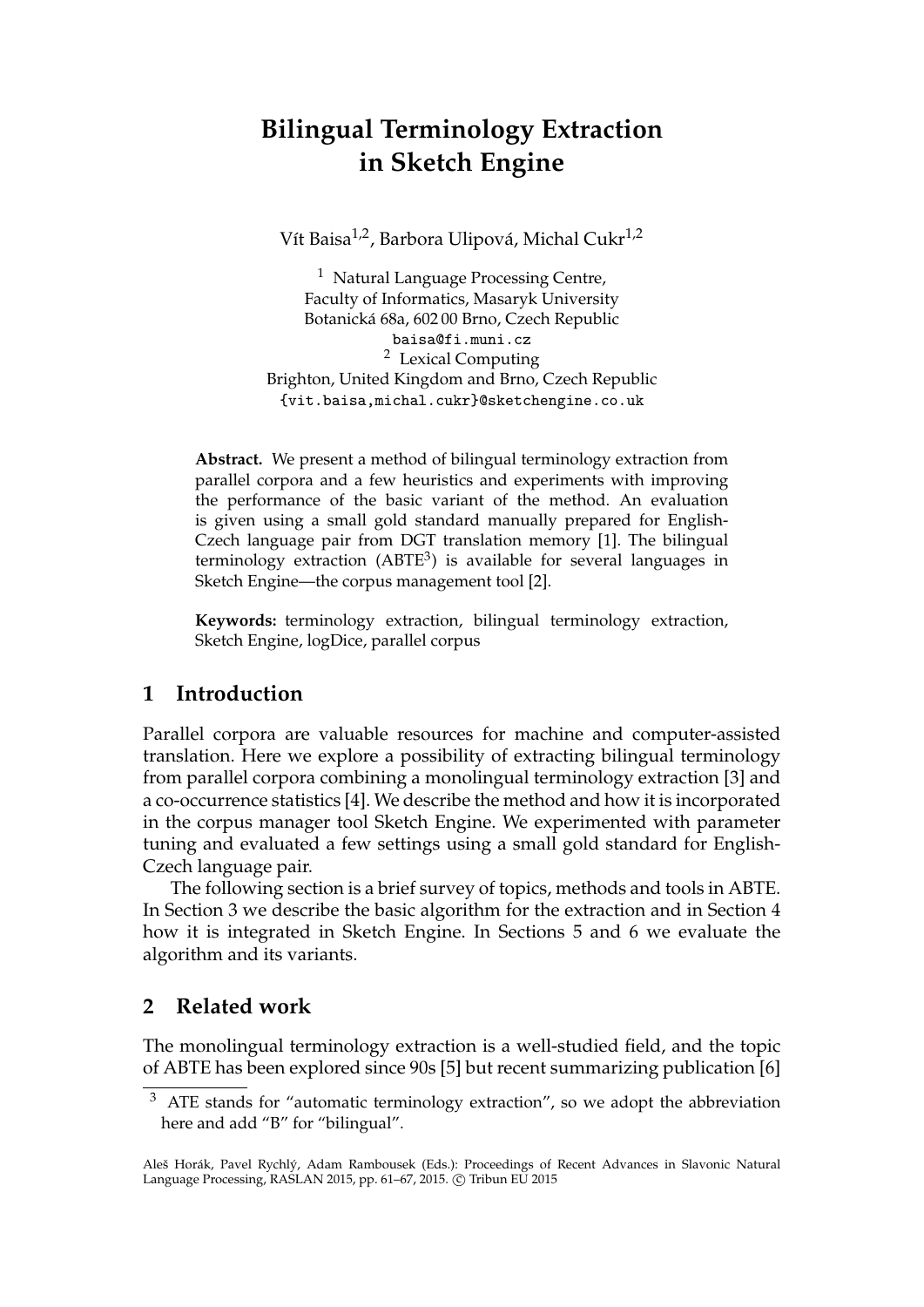do not mention this area of research: it is not yet a well-established area of the terminology field. It is probably partially caused by the fact that the quality of ABTE methods is rather poor.

ABTE functions are available in several commercial tools, e.g. MultiTerm<sup>4</sup>, Araya Bilingual Extraction Tool<sup>5</sup>, but it is hard to find any particular numbers referring to the quality of these tools.

Several ABTE-related papers can be split into two groups: 1) those using a combination of a monolingual extraction together with a co-occurrence statistics (e.g. [5], our algorithm belongs here too) and 2) those implementing an alternative approach.

An example of an alternative approach is described in [7] where authors used a bootstrapping technique: they started with discovering confident terminology pairs and then extracted rules for correspondence between terms in different languages (e.g. French-Dutch rule N+ADJ  $\leftrightarrow$  ADJ+N).

Another approach is to use the phrase-based translation model approach as authors of [8]. According to [7], multi word: single word terms ratio is 7:3<sup>6</sup> so it is not viable to resort to single word alignment methods. It is though possible to start with a word alignment (using e.g. the Expectation-maximization algorithm) and then to extract pairs of phrases which are consistent with the word alignment.

#### **3 The algorithm**

Technically, parallel corpora in Sketch Engine are stored as monolingual corpora. The parallel alignment (usually on the sentence level) is defined by a mapping of IDs of special <align> structures or IDs of sentences (alternatively paragraphs and documents). The former is used when a 1:1 alignment is available (e.g. when working with TMX files, which is the case for DGT translation memory [1]). The latter is used in all other cases (e.g. in OPUS2 [9], EuroParl [10]).

The process of extraction of parallel terms consists of several steps. The first step is the monolingual terminology extraction in both languages. The procedure is described in [3]. The important thing to mention here is that all term candidates are found by means of matching grammar rules defined with  $CQL<sup>7</sup>$  (corpus query language) which are usually matching noun phrases in various forms.<sup>8</sup> For the ABTE method described here, it is not necessary to sort the (monolingual) term candidates by termhood by comparing term candidate frequency in a focus corpus with a reference corpus [3].

In a next step, the algorithm computes co-occurrence statistics for all aligned structures and for all candidate pairs occurring within the aligned structures.

 $^4$  www.sdl.com/cxc/language/terminology-management/multiterm

 $^5$  www.heartsome.de/en/termextraction.php

 $6$  It was measured in the domain of automotive industry.

 $^7$  www.sketchengine.co.uk/corpus-querying

 $8$  According to [7], the majority of terms is in the form of noun phrases.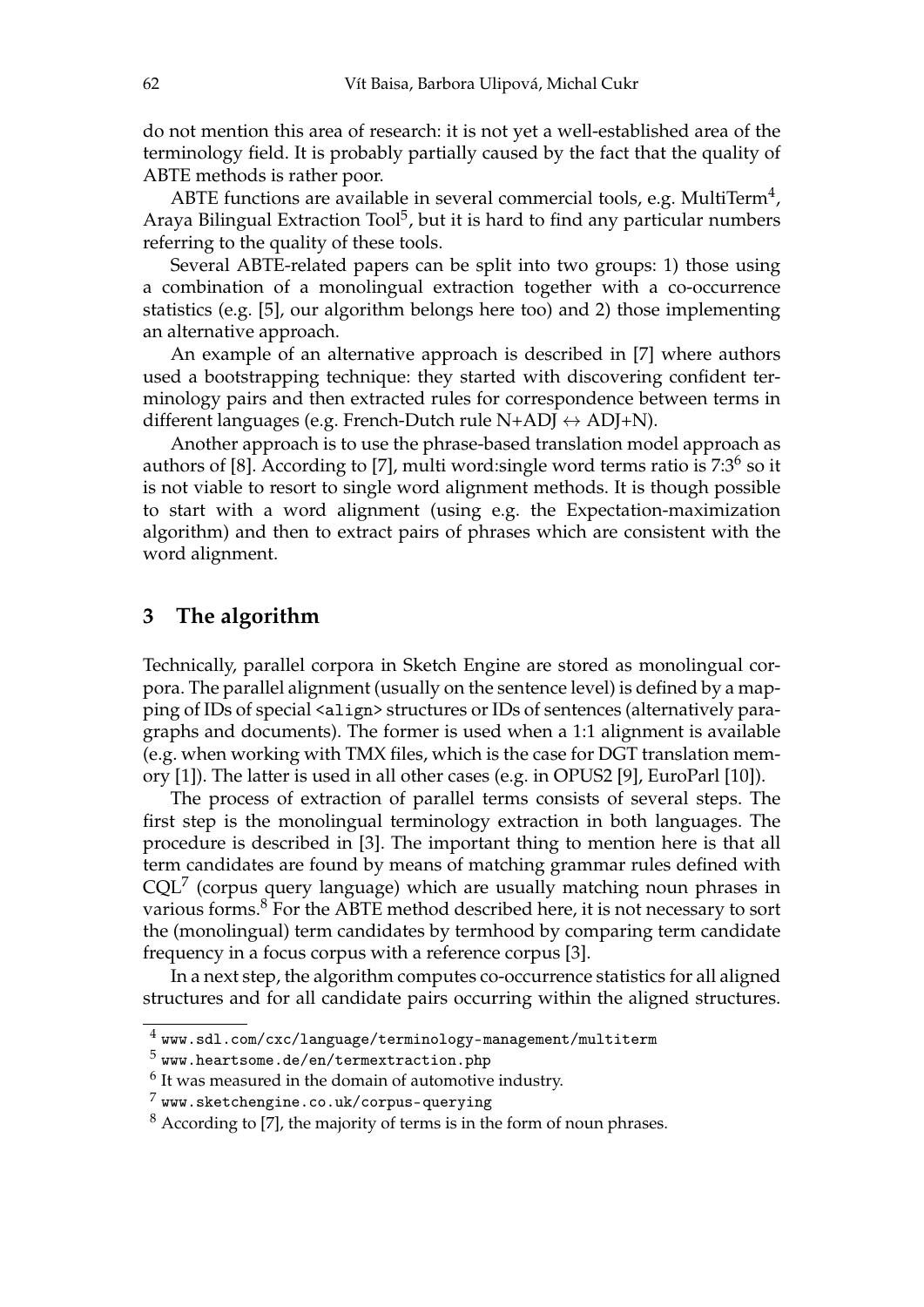The resulting list of all term pairs can be sorted by various scores. By default Sketch Engine uses logDice<sup>9</sup> [**?**].

## **4 Bilingual terminology extraction in Sketch Engine**

Bilingual terminology extraction is one part of a complex Sketch Engine's pipeline for building parallel corpora. For ABTE to work, it is necessary to have the monolingual terminology extracted for all languages in the relevant language pairs. Supported languages are: Chinese, Czech, Dutch, English, French, German, Italian, Japanese, Korean, Polish, Portuguese, Russian, Spanish.

| L1 term                | 盀<br>L <sub>2</sub> term   | ዹ | ≑<br>Logdice    | $\Rightarrow$<br>Co-<br>freq | ≐<br>L1<br>freq | L2<br>÷<br>freq |
|------------------------|----------------------------|---|-----------------|------------------------------|-----------------|-----------------|
| prevalence             | prévalence                 |   | $-0.0257005103$ | 306                          | 316             | 307             |
| soap                   | savon                      |   | $-0.0580571016$ | 207                          | 220             | 211             |
| survival               | survie                     |   | $-0.0683060134$ | 165                          | 170             | 176             |
| education              | éducation                  |   | -0.0705785710   | 1815                         | 1968            | 1844            |
| adolescence            | adolescence                |   | $-0.0711610289$ | 89                           | 91              | 96              |
| condom                 | préservatif                |   | $-0.0840642648$ | 125                          | 139             | 126             |
| primary prevention     | prévention primaire        |   | $-0.0840642648$ | 25                           | 27              | $\frac{26}{5}$  |
| chronological age      | âge chronologique          |   | $-0.0848888976$ | 33                           | 36              | 34              |
| basic information      | informations de base       |   | $-0.0874628413$ | 16                           | <u>17</u>       | 17              |
| acid                   | acide                      |   | $-0.0874628413$ | 16                           | 17              | 17              |
| rotavirus              | rotavirus                  |   | $-0.0931094044$ | 15                           | 16              | 16              |
| universal access       | accès universel            |   | $-0.0981803939$ | 142                          | 151             | <u>153</u>      |
| international guidance | directives internationales |   | $-0.0995356736$ | 14                           | 15              | 15              |
| stigma                 | stigmatisation             |   | $-0.1040724541$ | 127                          | 133             | 140             |
| fish                   | poisson                    |   | $-0.1043366598$ | 20                           | 21              | 22              |
| pregnancy              | grossesse                  |   | $-0.1059334447$ | 210                          | 230             | 222             |
| alcohol                | alcool                     |   | $-0.1110313124$ | 25                           | 28              | 26              |
| vol                    | vol                        |   | $-0.1168136650$ | 83                           | 87              | 93              |
| syphilis               | syphilis                   |   | $-0.1233824155$ | 28                           | 32              | 29              |
| public health          | santé publique             |   | $-0.1235746851$ | 123                          | 133             | <u>135</u>      |
| $25 - 1.364$           | the manufacturers of       |   | 0.40070F0004    | 400                          | $\overline{AB}$ | 4.475           |

**Fig. 1.** The bilingual terminology extraction in Sketch Engine. The default sort criterion is logDice but the list of candidates can be sorted also by the co-occurrence frequency. The frequency numbers are links to monolingual concordances.

## **5 Gold standard and experiments**

First, we tried to get existing gold standard data. We asked authors of two papers [7,11] for their gold standard data used for the evaluation but they

 $^9$  www.sketchengine.co.uk/wp-content/uploads/ske-stat.pdf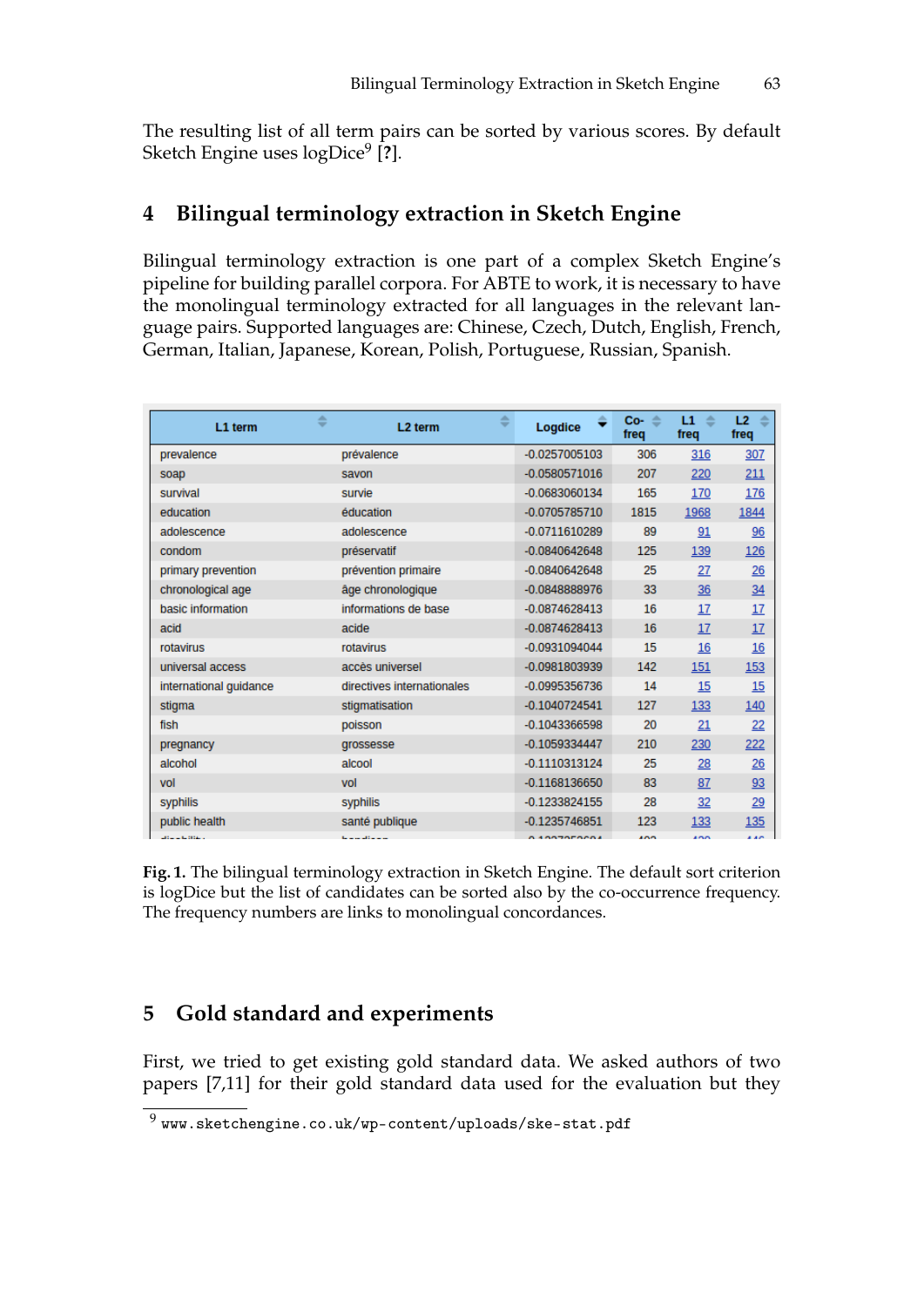could not provide us with it due to possible copyright issues. Another option was to use an official terminology base from the European Union institution Directorate-General for Translation IATE<sup>10</sup> (Interactive Terminology for Europe) and run the extraction on a translation memory from the same institution, DGT translation memory [1]. This is also not possible as the IATE is not fully compatible with DGT translation memory.

That is why we have prepared our own gold standard for English-Czech pair. We manually cleaned 1,000 term pairs from a run of our algorithm, optimized for a high-coverage output. We did not take into account whether the items in the list were actually terms or not as we didn't want to evaluate the monolingual terminology extraction. We only decided whether the terms were translated correctly and whether they covered the same scope of the term. This means that for example the translation of the term "dry linen content" – "obsah suchého prádla" was considered as correct while the translation "suchého prádla" of "dry linen" was considered incorrect. This particular error was caused by the monolingual terminology extraction step as it is an incorrect gender-dependent base form. The correct form "suché prádlo" was not found in this case. We removed 66% of the 1,000 term pairs.

The annotated terms were then divided into two files—a file with correctly translated terms (the gold standard) containing 328 term pairs and a file with incorrectly translated terms. The gold standard file then used to evaluate the output of different settings of the algorithm. We used standard metrics precision, recall, and F-1 score. For ABTE, recall is usually more important than precision as users expect to post-edit and clean up candidate lists but do not want to miss possible term candidates. Therefore, the modifications we used were designed to increase precision and at the same time not decreasing recall.

The modifications were: 1) preferred terms with fewer words in the first language L1, 2) different ratios of the number of characters in L1 and L2 and 3) discarding the terms with low co-occurrence.

The terms with fewer words were preferred by the following method. The formula uses two variables: the number of words in L1 and a coefficient by how much the shorter terms should be preferred. Smaller coefficient prefers shorter terms.

$$
\frac{4-number\ of\ words}{10*coefficient} + 1
$$

In the process of sorting the final list we multiplied logDice score numerator by the formula above. The second modification uses one variable ratio, which we call *ideal ratio*, and which states the ideal ratio between the length of words or phrases in L1 and L2. For example, the ideal ratio 0.8 means that the pairs in L1 which have 20% fewer characters than in L2 will be preferred. First, the real ratio, i.e. the ratio between the number of characters in the L1 and L2 is counted.

 $^{10}$ iate.europa.eu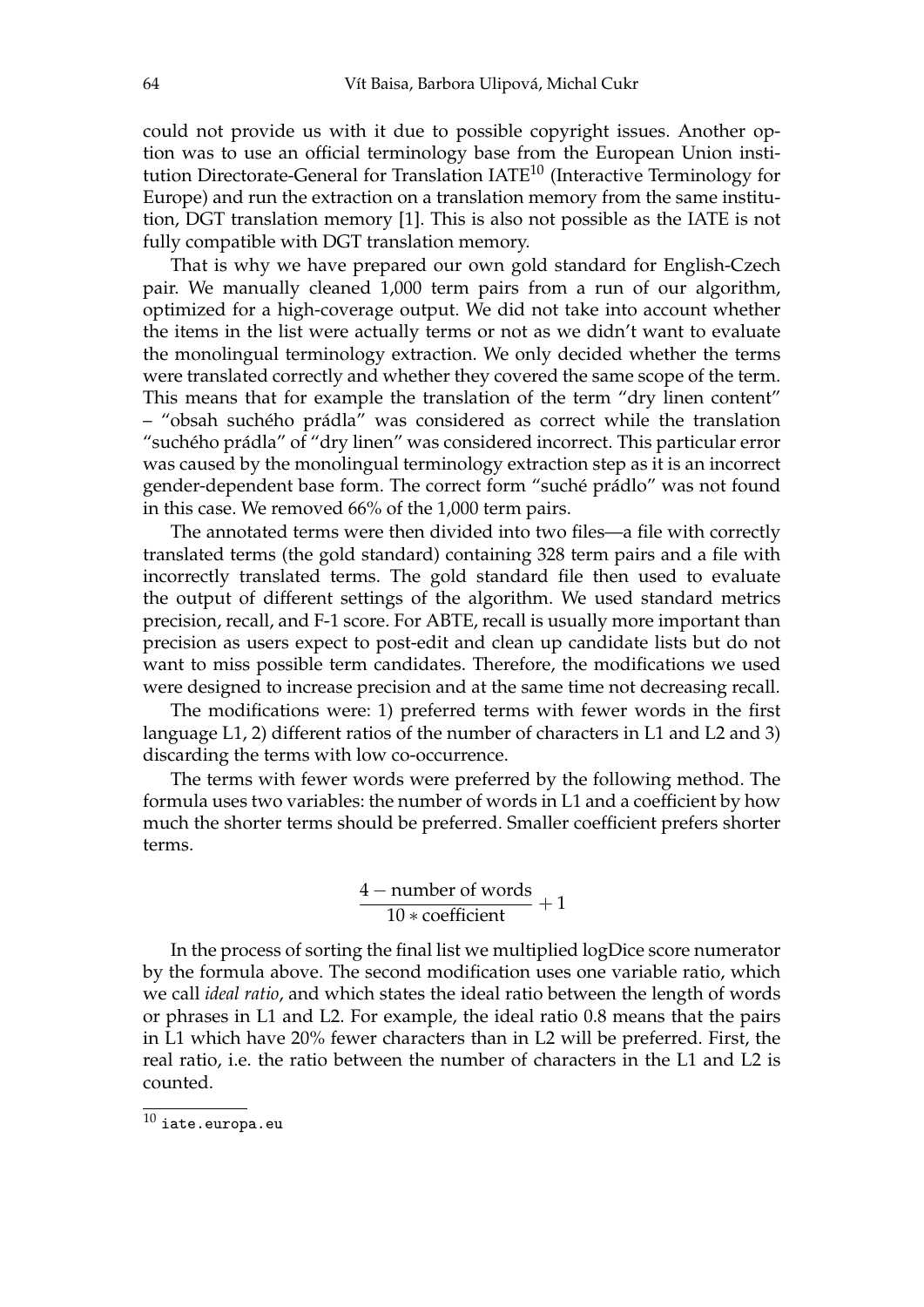real ratio = 
$$
\frac{\text{characters in L1}}{\text{characters in the L2}}
$$

If the real ratio is smaller than the ideal ratio, we count the mod:

$$
mod = \frac{real\ ratio}{ideal\ ratio}
$$

If the real ratio is bigger than ideal ratio or equal, we count the mod:

$$
mod = \frac{ideal ratio}{real ratio}
$$

We then multiply logDice with the mod.

In the last modification, we discarded pairs with co-occurrence lower than 4. The gold standard does not contain any terms with co-occurrence under 4. Therefore, we did not decrease recall.

The gold data set is available for download $^{11}$  under CC BY-SA licence $^{12}$ .

#### **6 Evaluation**

We tested the algorithm on the gold standard. While we tried different ratios, we found out that ratios 0.92–0.97 give the best results. This means that English terms should be slightly shorter than the Czech terms. It corresponds with the fact that English texts are approximately 1.1 times shorter than Czech.<sup>13</sup>

We also tested the preference of the terms having fewer words in the first language. The range of the coefficient which we tested was 1–6. However, all the settings where the coefficient was higher than 1 (the terms with fewer words had less preference) were significantly less successful. Furthermore, we tried to discard and to not discard the terms with low co-occurrence frequency. The results were better when the terms with low co-occurrence frequency were discarded. This was expected as mentioned above. All the settings discard the terms with low co-occurrence because those settings always yielded better results. The ratio column contains the ideal ratio. The first line contains original settings where the ratio and the shorter terms are not preferred.

The Table 1 shows that the best results were achieved with ratio between 0.92–0.97. We obtained 1.24 times better results with the experiments against the original settings.

#### **7 Conclusions**

We described an approach to ABTE already implemented in corpus management tool Sketch Engine. We also evaluated the algorithm using a manually

 $^\mathrm{11}$ www.sketchengine.co.uk/bilingual-terminology-extraction

<sup>12</sup> creativecommons.org/licenses/by-sa/2.0

 $^{13}$  www.eurotranslation.cz/index.php?menu=faq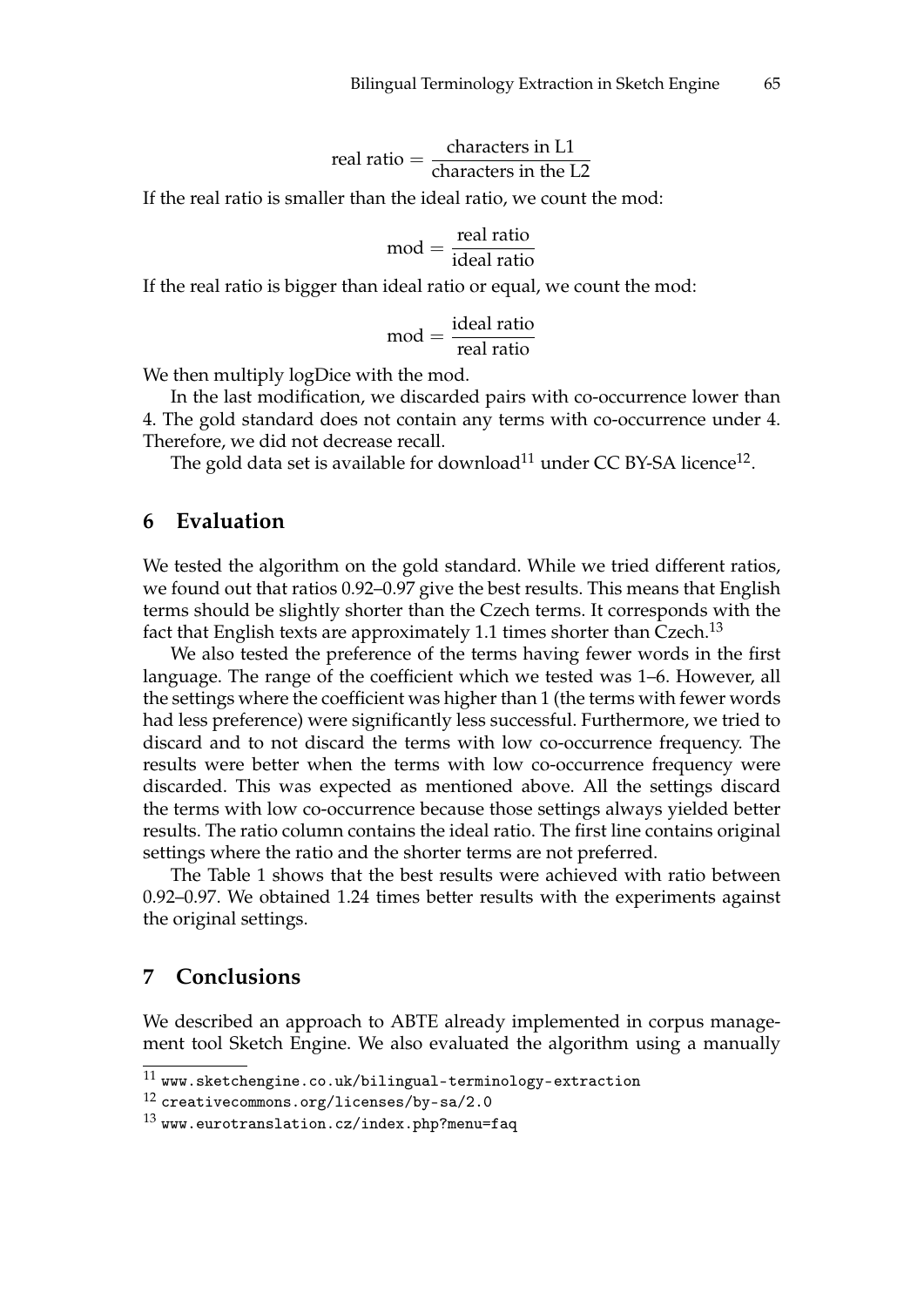|               | RATIO PRECISION RECALL F-SCORE |        |        |
|---------------|--------------------------------|--------|--------|
| N/A           | 0.3282                         | 0.3232 | 0.3257 |
| 2.00          | 0.3994                         | 0.3933 | 0.3963 |
| $0.98 - 1.5$  | 0.4025                         | 0.3964 | 0.3994 |
| $0.92 - 0.97$ | 0.4056                         | 0.3994 | 0.4025 |
| 0.91          | 0.4025                         | 0.3964 | 0.3994 |
| 0.90          | 0.3994                         | 0.3933 | 0.3963 |
| 0.80          | 0.3993                         | 0.3933 | 0.3963 |
| 0.75          | 0.3963                         | 0.3902 | 0.3932 |
|               |                                |        |        |

**Table 1.** Evaluation, the best results.

prepared gold standard for English-Czech language pair from DGT translation memory and suggested a possible improvement of the method.

In the future we would like to try an alternative approach to ABTE in the form of an on-the-fly searching for translation candidates from parallel concordances for arbitrary phrases during a computer-assisted translation process.

The ABTE methods in general are not supposed to completely eliminate the need of a painstaking manual post-editing of terminology bases. The candidate lists are intended as a starting point for building bilingual terminology bases from scratch which can significantly speed up the process of otherwise tedious and time-consuming work.

**Acknowledgement** This work has been partly supported by the Masaryk University within the project *Čeština v jednotě synchronie a diachronie – 2015* (MUNI/A/1165/2014).

#### **References**

- 1. Steinberger, R., Andreas, E., Szymon, K., Spyridon, P., Patrick, S.: Dgt-tm: A freely available translation memory in 22 languages. Proceedings of the 8th international conference on Language Resources and Evaluation (LREC'2012) (2012)
- 2. Kilgarriff, A., Baisa, V., Bušta, J., Jakubíček, M., Kovář, V., Michelfeit, J., Rychlý, P., Suchomel, V.: The sketch engine: ten years on. Lexicography **1**(1) (2014) 7–36
- 3. Kilgarriff, A., Jakubíček, M., Kovář, V., Rychlý, P., Suchomel, V.: Finding terms in corpora for many languages with the sketch engine. EACL 2014 (2014) 53
- 4. Rychlý, P.: A lexicographer-friendly association score. Proceedings of Recent Advances in Slavonic Natural Language Processing, RASLAN (2008) 6–9
- 5. Kupiec, J.: An algorithm for finding noun phrase correspondences in bilingual corpora. In: Proceedings of the 31st annual meeting on Association for Computational Linguistics, Association for Computational Linguistics (1993) 17–22
- 6. Kockaert, H.J., Steurs, F.: Handbook of Terminology. Volume 1. John Benjamins Publishing Company (2015)
- 7. Macken, L., Lefever, E., Hoste, V.: Texsis: Bilingual terminology extraction from parallel corpora using chunk-based alignment. Terminology **19**(1) (2013) 1–30